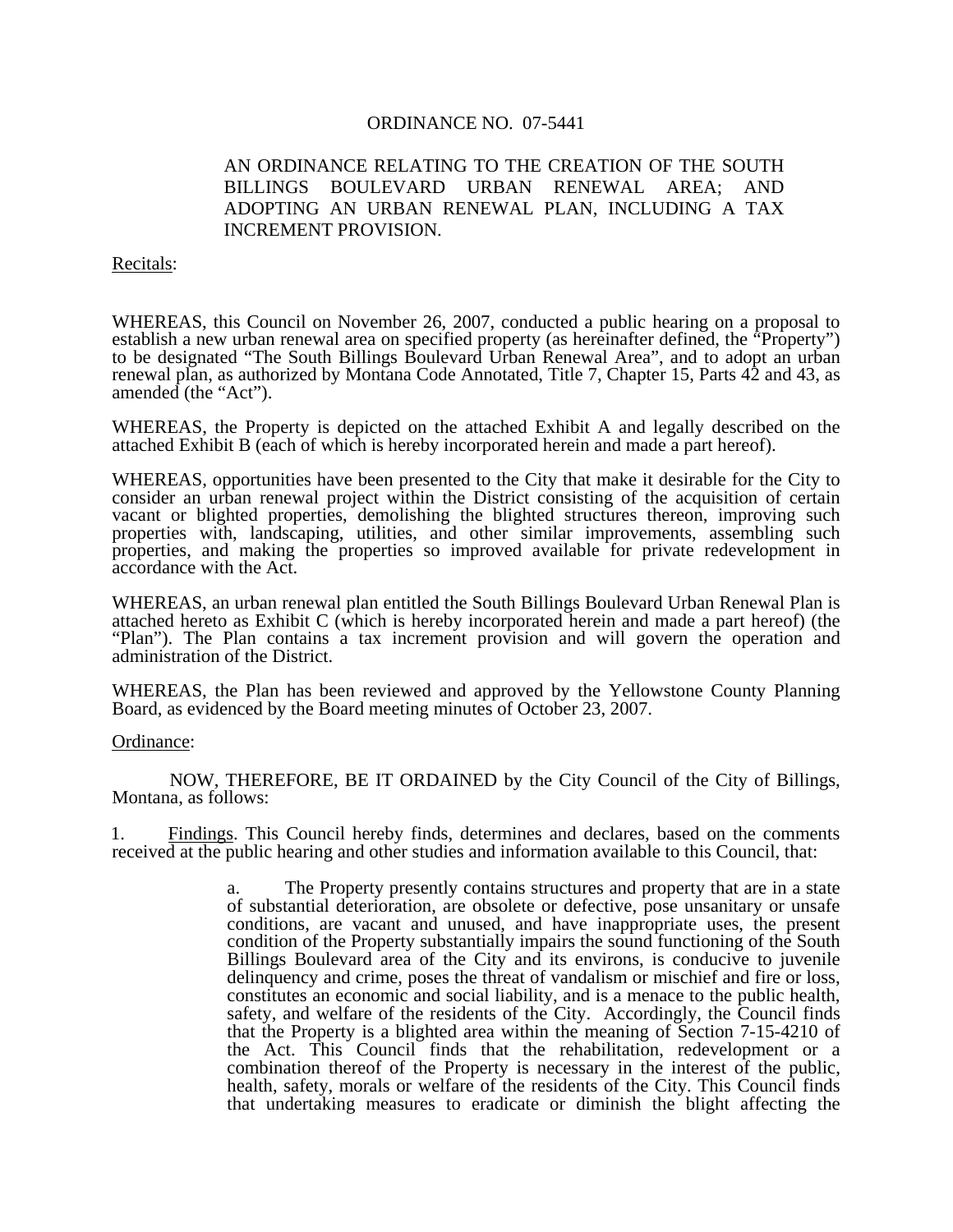Property will help to foster a more dynamic, livable, and vibrant area.

b. No housing element or structure is disturbed by this District making no relocation necessary;

c. The Plan conforms to the Growth Policy or parts thereof of the City for the municipality as a whole;

d. The Plan will afford maximum opportunity, consistent with the needs of the City as a whole, for the rehabilitation or redevelopment of the District by private enterprise;

2. Plan Adoption. The Plan is hereby adopted and approved in all respects, including without limitation, the segregation and application of tax increments as provided in Sections 7-15-4282 through 7-15-4293 of the Act as provided therein.

3. Effective Date. This Ordinance shall be in full force and effect from and after the date that is 30 calendar days after the date set forth below.

PASSED by the City Council on first reading November 26, 2007.

PASSED, ADOPTED AND APPROVED on second reading December 10, 2007.

CITY OF BILLINGS:

and the state of the state of the BY:

Ron Tussing, Mayor

ATTEST:

BY:

Cari Martin, City Clerk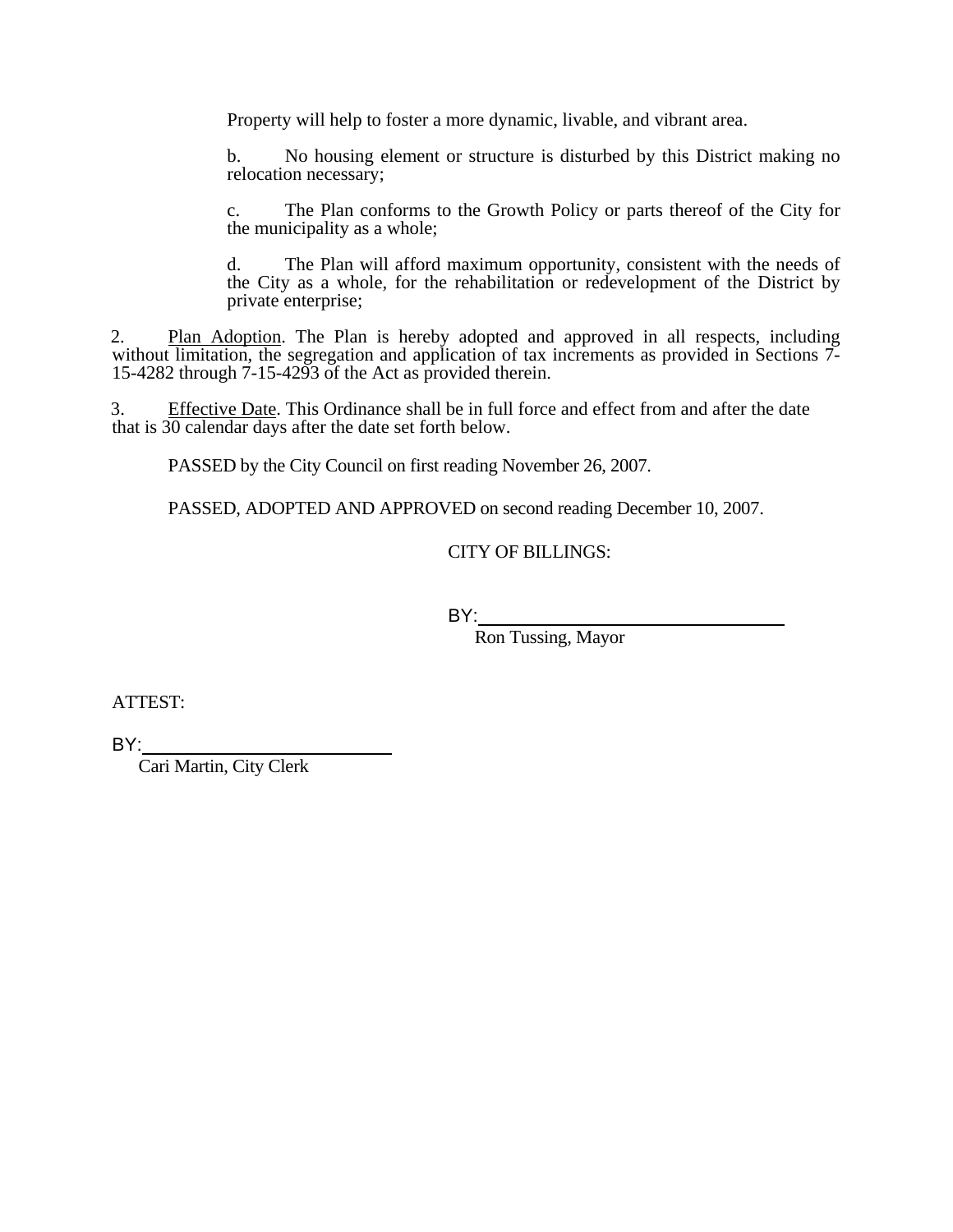**EXHIBIT A MAP OF URBAN RENEWAL AREA**